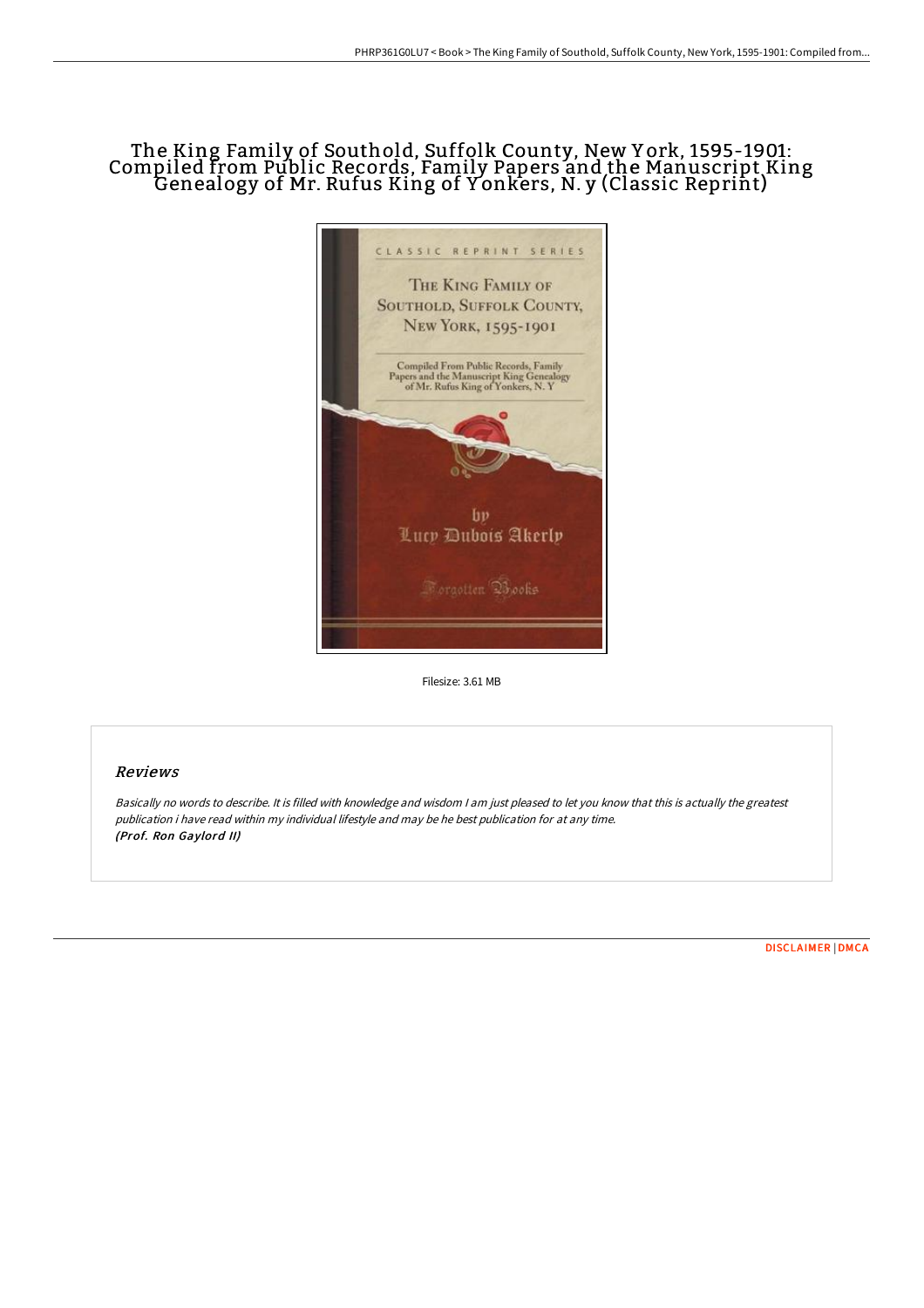#### THE KING FAMILY OF SOUTHOLD, SUFFOLK COUNTY, NEW YORK, 1595-1901: COMPILED FROM PUBLIC RECORDS, FAMILY PAPERS AND THE MANUSCRIPT KING GENEALOGY OF MR. RUFUS KING OF YONKERS, N. Y (CLASSIC REPRINT)



Forgotten Books, United States, 2015. Paperback. Book Condition: New. 229 x 152 mm. Language: English . Brand New Book \*\*\*\*\* Print on Demand \*\*\*\*\*.Excerpt from The King Family of Southold, Suffolk County, New York, 1595-1901: Compiled From Public Records, Family Papers and the Manuscript King Genealogy of Mr. Rufus King of Yonkers, N. Y In the quiet and picturesque old town of Southold, on the eastern end of Long Island, a little book has been drifting around from one resting place to another, for more than two hundred years, and is now, in an excellent state of preservation, in the possession of a descendant of the family whose record it contains. The book is about seven inches long and three inches wide, bound in black leather and had originally two brass clasps; the handwriting is clear and very legible. On the first page is the inscription: Samuel King Owner of this Book, 1674. The records following relate to the descendants of this Samuel King who was born in England about 1633, and died in Southold 29 Nov., 1721;he was the second son of William Kinge, born about 1595, who with his wife Dorothy and five children sailed from Weymouth, Dorsetshire, England, 20 March, 1635, and settled at Salem, Mass., the same year. Samuel King just mentioned was at Southold as early as 1650; the account of his posterity is given in the book in quaint and characteristic style and is herein repeated verbatim et literatim. In reading these records, it should be remembered that, previous to 1752, the legal year began on 25 March, which was called the first month, April the second month, etc., January the eleventh month, and February the twelfth month. Therefore, before 1752 an entry reading, say March 12, 1636 or 1636-7would mean March 12, 1637,...

Read The King Family of Southold, Suffolk County, New York, 1595-1901: Compiled from Public Records, Family Papers and the [Manuscript](http://techno-pub.tech/the-king-family-of-southold-suffolk-county-new-y.html) King Genealogy of Mr. Rufus King of Yonkers, N. y (Classic Reprint) Online A Download PDF The King Family of Southold, Suffolk County, New York, 1595-1901: Compiled from Public Records, Family Papers and the [Manuscript](http://techno-pub.tech/the-king-family-of-southold-suffolk-county-new-y.html) King Genealogy of Mr. Rufus King of Yonkers, N. y (Classic Reprint)